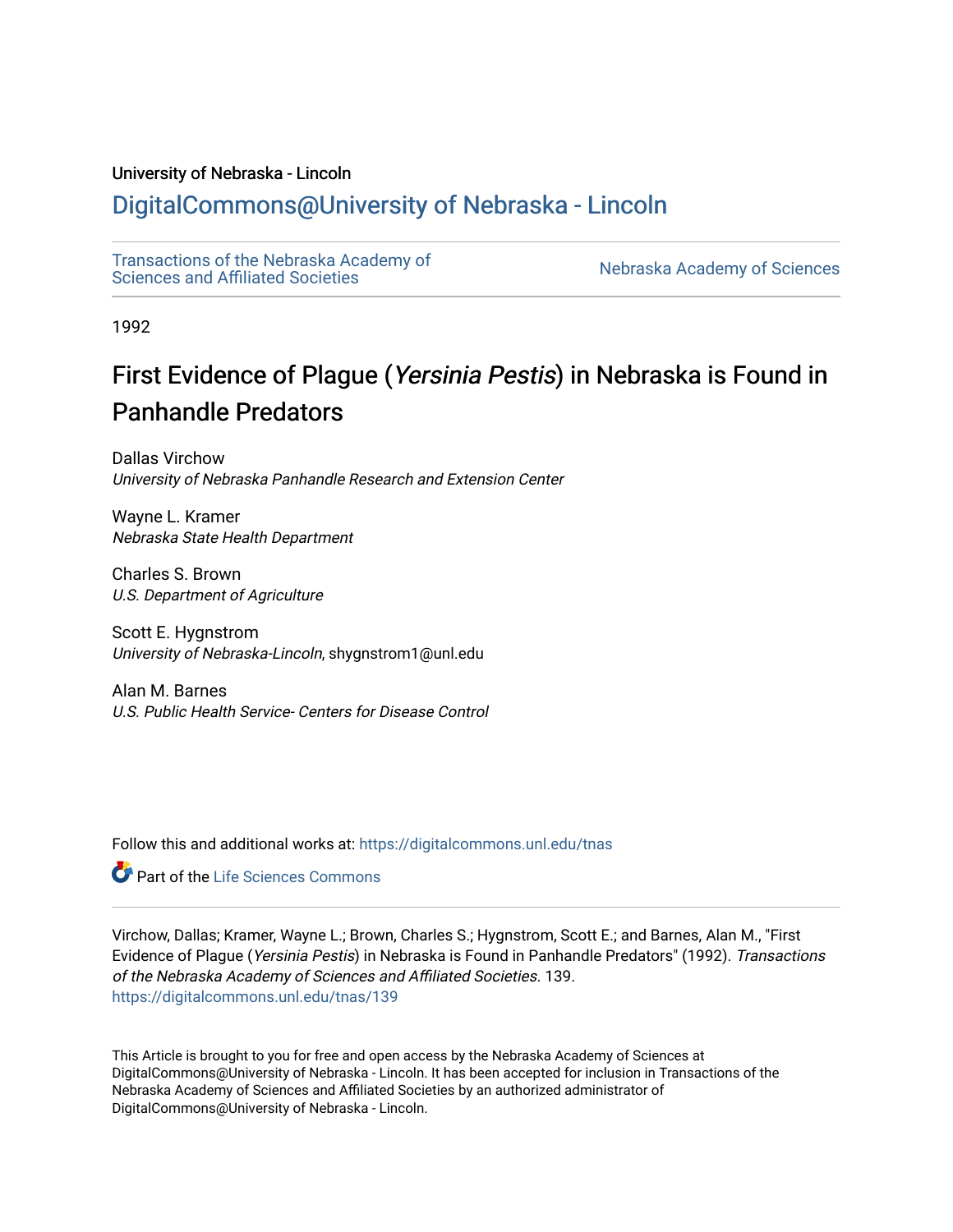### **FIRST EVIDENCE OF PLAGUE** *(YERSINIA PESTIS)*

# **IN NEBRASKA IS FOUND IN PANHANDLE PREDATORS**

**Dallas Virchow** 

Department of Forestry, Fisheries, and Wildlife University of Nebraska Panhandle Research and Extension Center Scottsbluff, Nebraska 69361

### **Wayne L. Kramer**

Nebraska State Health Department P. O. Box 95007 Lincoln, Nebraska 68509

## Department of Forestry, Fisheries, and Wildlife University of Nebraska-Lincoln Lincoln, Nebraska 68583

#### **Alan M. Barnes**

Centers for Disease Control U.S. Public Health Service Division of Vector-borne Infectious Disease Fort Collins, Colorado 80522

### **Charles S. Brown**

United States Department of Agriculture Animal and Plant Health Inspection Service Animal Damage Control 5940 South 58th St. Lincoln, Nebraska 68501

#### *ABSTRACT*

In September, 1992, plague *(Yersinia pestis)* antibody was found in the blood of a coyote *(Canis latrans)* (1:128 titer) and a badger *(Taxidea taxus)* (1:2048 titer) taken near a suspect black-tailed prairie dog *(Cynomys ludovicianus)* town in Sioux County. However, a 1989-1991 survey of 96 coyotes taken from nine Nebraska Panhandle counties demonstrated no plague antibodies. Passive hemagglutination tests of Nobuto blood-sampling paper proved useful to quickly survey a predator population that is distributed across a broad geographic area.

# t t t

Plague, caused by the bacterium *Yersinia pestis*  (formerly *Pasteurella pestis)* is a flea-transmitted disease of sylvatic rodents that can infect humans. The primary concern to human health involves the transmission of plague-causing bacteria to urban or rural commensal rat *(Rattus* spp.) populations, which increases the potential for human infections (Hudson and Quan, 1975). Another important concern is secondary pneumonial infection that can occur among humans and the subsequent pneumonic transmission to other humans. Cases of human plague and secondary plague pneumonia have gradually increased in recent years in the United States (Barnes, 1990; Smith et aI., 1984).

Plague-infected humans living in tropical climates exhibit a form of the disease characterized by enlargement of lymph nodes that appear as "buboes" on the skin, giving it the name "bubonic" plague. Severe hemolysis, during bubonic infections, can cause a darkening of the skin that evidently inspired the name "black death" during the severe plague outbreak that occurred in 16th-Century Europe.

Nelson has characterized the major routes of sylvatic plague transmission as vector, oral, and pneumonic (Nelson, 1989). The latter route is probably the most common mode between conspecifics. Cannibalism among rodents can transmit plague via ingestion (Barnes, 1982).

Native wild rodents and their fleas are the primary source of human infection, although other wild and domestic animals can play intermediary roles. Predators can become exposed to plague infection by consuming infected rodents or by being bitten by infected fleas (Barnes, 1982). There is some risk to humans when they handle or skin predator carcasses (Von Reyn et aI., 1976).

Outbreaks of plague among wild rodents have been

# **Scott E. Hygnstrom**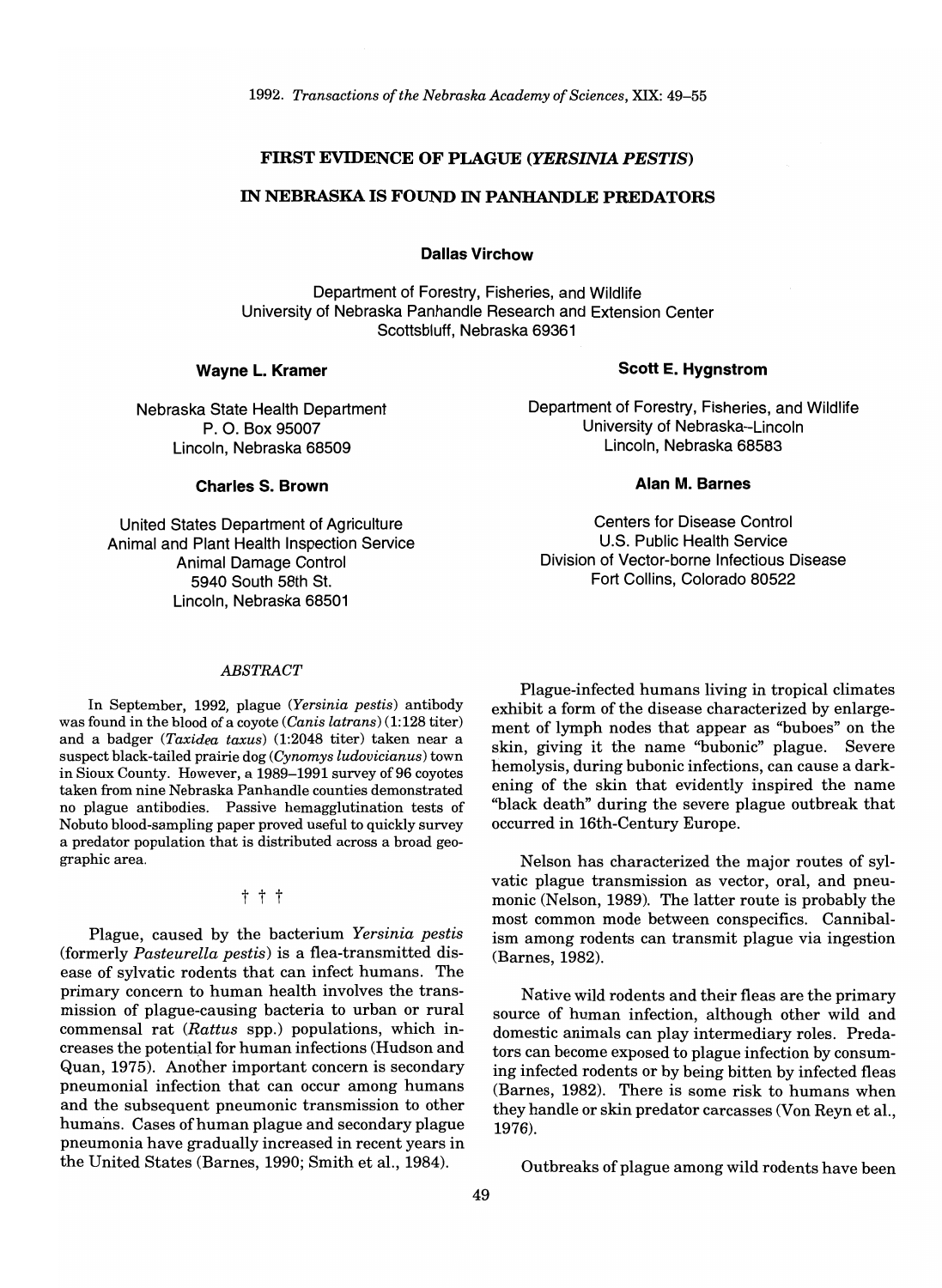#### *50 D. Virchow et al.*

located in foci across the western United States (Fig. 1). Numbers of plague-positive individuals within such foci may periodically increase dramatically and the infection may expand to nearby geographic areas and to other species, including humans. Primary plague foci in the United States include the Rocky Mountain and High Plains regions of Colorado and Wyoming, the Colorado plateau area of Colorado, New Mexico, and Arizona, and the Pacific coastal area from California into southern Oregon (Burnett, 1984).

From 1974 to 1976, a regional epizootic occurred in the Rocky Mountains and High Plains of Colorado and Wyoming. Populations of the Richardson ground squirrel *(Spermophilus richardsoni)* and the golden-mantled squirrel *(Spermophilus lateralis)* were affected. The outbreak also affected other mammals including several chipmunk *(Eutamias)* species, tree squirrels *(Sciurus aberti* and *Tamiasciurus hudsonicus),* deer mice *(Peromyscus maniculatus),* and certain predators such as marten *(Martes americana),* long-tail weasel *(Mustela frenata),* and coyote *(Canis latrans).* 

The present study was conducted to determine the presence of plague and plague antibodies in the Nebraska Panhandle. Although plague has been identified in all Wyoming and Colorado counties that border the Nebraska Panhandle, it was yet to be observed in Nebraska at the time of our study (Fig. 2). The study also sought to provide supportive information for human health and safety and for the potential reintroduction of the black-footed ferret in Nebraska. Allan M. Barnes, in an unpublished report, *A review of plague*  (Yersinia pestis) *infections and its relevance to prairie dog populations and the black-footed ferret,* established parameters for the selection of reintroduction sites for black-footed ferrets *(Mustela nigripes).* Such sites include large, plague-free prairie dog complexes.

### **METHODS**

Nobuto's blood-sampling papers (Toyo Roshi Kaisha, Ltd., No.7 3-Chome, Hon-Cho, Hihonbashi, Chuo-ku, Tokyo, Japan) were used to collect samples from 40, 44, and 12 coyotes in the Nebraska Panhandle in 1989, 1990, and 1991, respectively. During September, 1992, blood-sampling papers were again used to sample one coyote and one badger taken within 500 meters of a black-tailed prairie dog town in southern Sioux County. In this town, plague activity was strongly suggested because prairie dog numbers had declined to zero during the preceding months of July and August. Six thirteen-lined ground squirrels *(Spermophilus tridecimlineatus)* and one cottontail rabbit *(Sylvilagus auduboni)* were also taken from the prairie dog town and sampled by this technique.

Because of the occurrence of ground squirrels and rabbits, flea vectors of the plague bacterium were thought to remain in the prairie dog burrows. Fourteen fleas were taken from ten burrows near ground squirrel or rabbit observations. The samples consisted of 13 *OropsyUa hirsuta* and one *Thrassis fotus,* both common flea species of prairie dogs. Flannel cloth was used to swab prairie dog burrows for fleas, as described by Barnes et al. (1972). Fleas were placed in glass vials of 2% NaCI and .001% Teen 80 and shipped to the Centers of Disease Control (CDC) Laboratory in Fort Collins, Colorado, for processing.

Both sexes of coyote were well-represented within our collections. Twenty-three males and 17 females comprised the 1989 collection. Eighteen males and 23 females made up the 1990 collection, with six unidentified as to sex. Four males, five females, and three unidentified coyotes comprised the 1991 collection. Juveniles represented 4, 36, and 0 percent of the samples in 1989, 1990, and 1991 respectively. Animal Damage Control specialists of the Animal Damage Control Division, United States Department of Agriculture-Animal and Plant Health Inspection Service, captured the coyotes using traps, snares, and sodium-cyanide devices in response to landowner requests for assistance to control livestock depredation.

We used Nobuto's blood-sampling papers, following the manufacturer's recommendations and as used and described by Wolff and Hudson (1974). The sampling papers consist of a  $5 \times 30$  mm section for adsorption of 0.1 ml of whole blood or serum and a  $10 \times 18$  mm section for support during collection and drying. Animal Damage Control Specialists dipped the  $5 \times 30$  mm section into coyote blood, shook it gently to remove excess fluid, and air-dried the paper before placing it in an envelope.

Sex, age, general health or appearance of the animal, and date and location of capture were recorded on the envelopes. Age was determined by incisor wear and body size. Envelopes were kept out of direct sunlight and periodically delivered to the University of Nebraska Panhandle Research and Extension Center, Scottsbluff, then mailed to the Nebraska State Department of Health, Lincoln. There, field data were transcribed and samples were forwarded to the Centers for Disease Control (CDC) Laboratory in Fort Collins, Colorado, for processing. Samples taken from the prairie dog town in Sioux County were collected during a sevenday period in September 1992 by University of Nebraska and Animal Damage Control-Nebraska personnel and immediately sent to the CDC.

Samples were 'eluted at the CDC laboratory by cutting the  $5 \times 30$  mm section in half and extracting overnight at 4°C. Blood samples were immersed in 0.4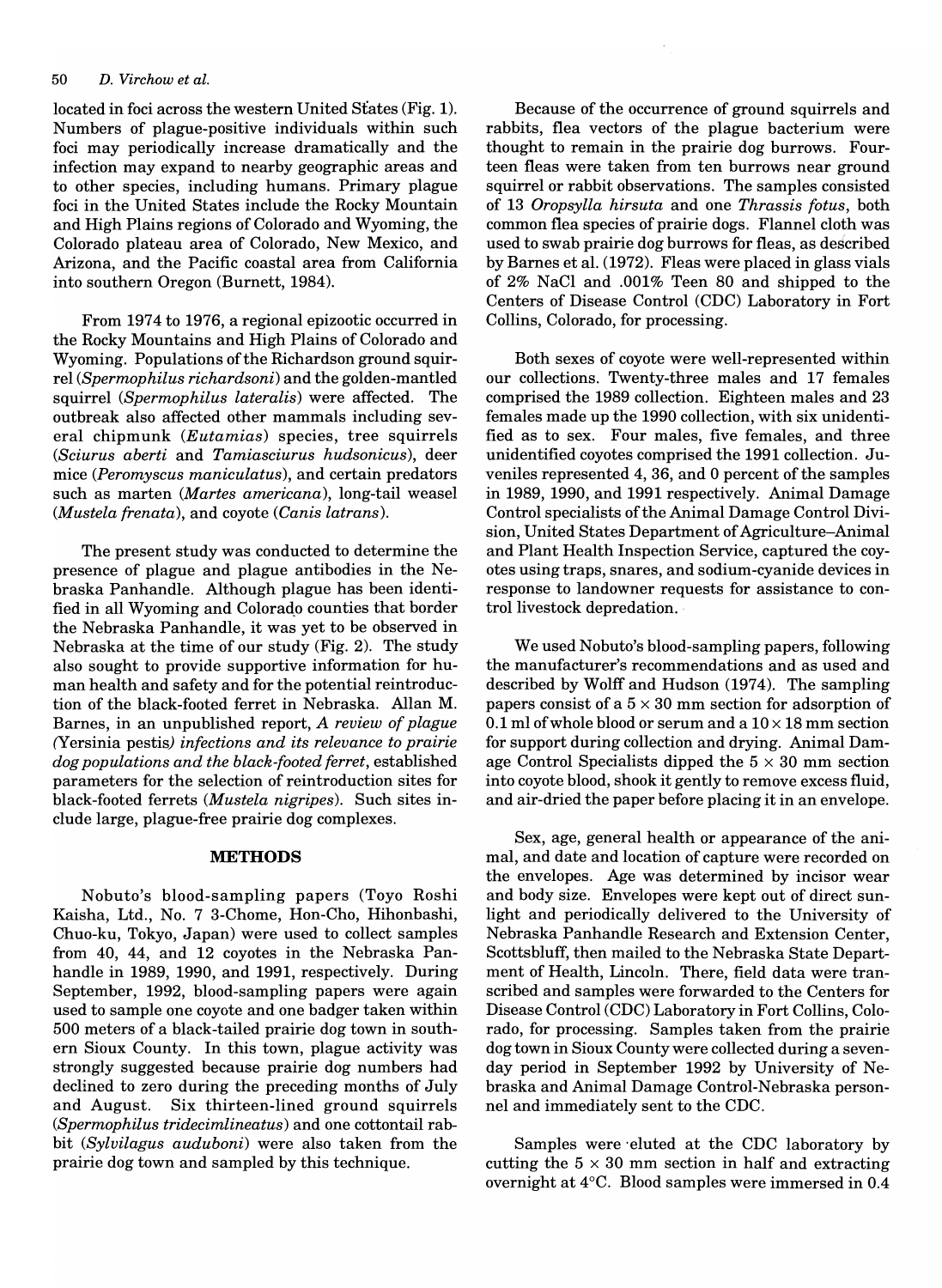

Figure 1. Geographic distribution of human and animal plague in the United States by county of origin 1970–1986 (taken from<br>Barnes, 1990).

 $\mathbb{R}^2$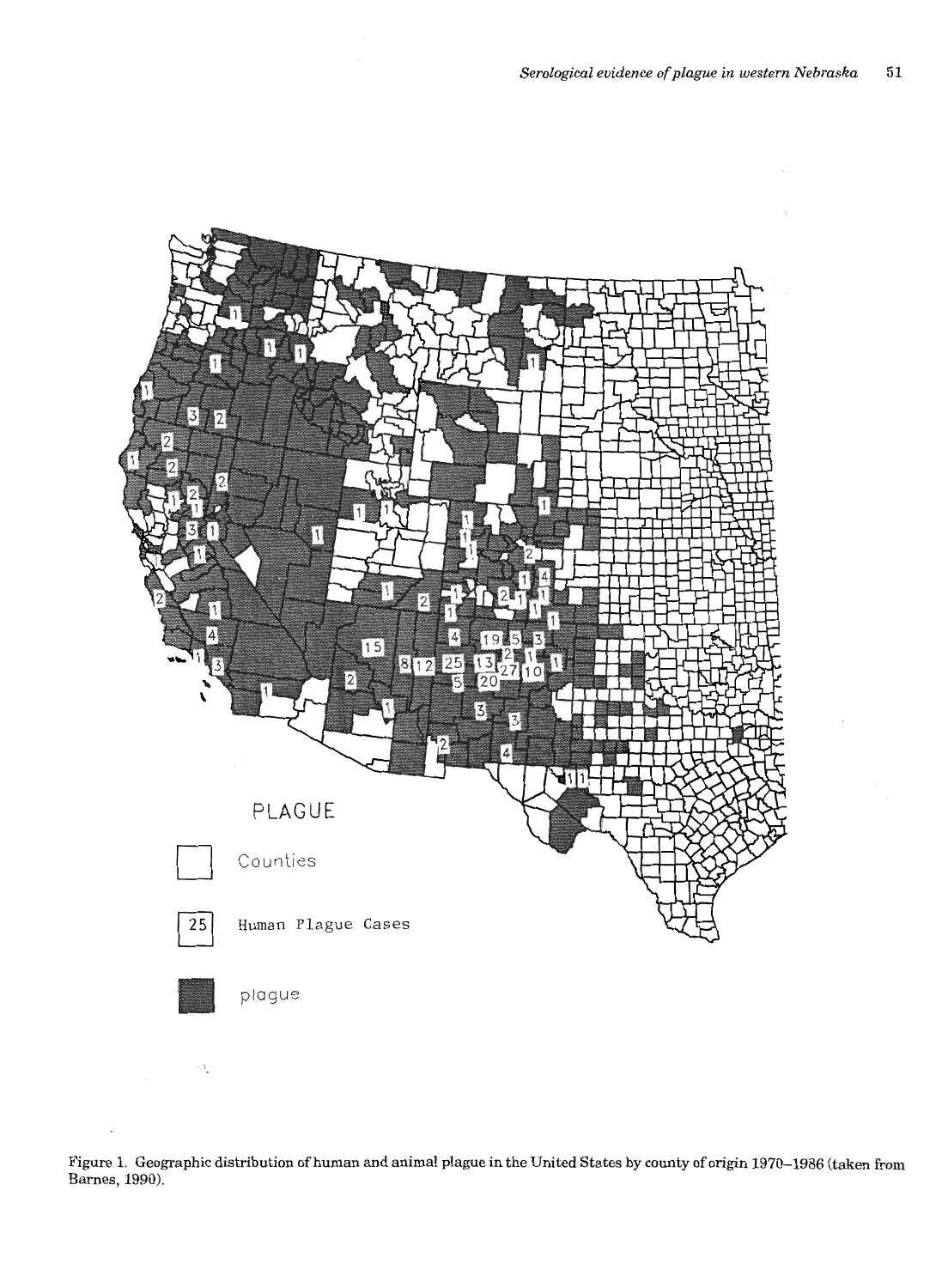

Figure 2. Geographic distribution of human and animal plague adjacent to Nebraska by county of origin (adapted from Barnes, 1990).

ml of borate buffer at pH 8.0. Vials containing the diluent and paper strip were inactivated at 56°C for 30 minutes. The paper strip was pressed to the bottom of the vial with a glass rod and the extract was adsorbed with washed sheep erythrocytes (1:10, vol/vol) for 20 minutes at room temperature. After centrifugation, the supernatant fluids were tested for the presence of antibody to the water-soluble fraction 1A envelope protein of *Yersiliia pestis.* Wolff and Hudson (1974) used this method and noted that a comparison of titers for whole blood strips yielded consistent results within the limits expected for the passive hemagglutination method.

# **RESULTS AND DISCUSSION**

One coyote and one badger taken near a suspect prairie dog town in southern Sioux County had titers of 1:128 and 1:2048 for the plague antibody. These titers represent low and very high levels, respectively. Both titer levels provided strong evidence for recent plague activity, probably within months prior to sampling (T.

Quan, CDC, pers. comm.).

All thirteen-lined ground squirrels, the rabbit, and the fleas sampled at this site were seronegative. Also, none of the 96 coyote-blood samples taken from nine counties of the Nebraska Panhandle from 1989 to 1991 tested positive for the plague antibody. These sample locations were concentrated in the northern Panhandle counties of Sioux, Dawes, and Sheridan, but all Panhandle counties, excluding Garden and Deuel, were represented (Fig. 3).

The Sioux County prairie dog town where seropositive samples were found is a remote location. In July 1989, USDA APHIS Animal Damage Control personnel were requested by the landowner to control the prairie dog population. USDA APHIS Animal Damage Control records indicate that the prairie dog town was about 90 hectares and averaged 57 burrows per acre. Zinc phosphide-treated oats were used after a prebait application. A subsequent census indicated greater than 90 percent reduction in prairie dog numbers (Don Fryda, USDA APHIS Animal Damage Control, pers. comm.).

In July 1992, again at the request of the landowner, USDA APHIS Animal Damage Control personnel visited the site to determine need for management of the prairie dog population. The population had grown to 62 hectares and averaged 24 burrows per acre. July observations indicated normal numbers of prairie dogs, but no prairie dogs could be found in a subsequent survey of the area in mid-August. Their disappearance prompted an intense sampling effort in early September 1992. During this effort, no prairie dogs were seen, but thirteen-lined ground squirrels and cottontails appeared in normal numbers.

Small mammals, other than prairie dogs, are often unaffected by plague outbreaks in prairie dog colonies (Clark, 1977; Lechleitner et aI., 1968; Ubico et aI., 1988). Fleas also are commonly seronegative for plague, despite their presence in prairie dog burrows on infected colonies. Ubico et aI. (1988) sampled 165 burrows in an infected white-tailed prairie dog town in northwestern Wyoming and found 52% of burrows with fleas but only 15% of burrows with plague-positive fleas.

Not enough is presently known about flea ecology in prairie dog towns to adequately predict plague behavior in prairie dogs and their predators. Numbers and proportions of flea species can vary from colony to colony and from season to season.

In contrast with our seropositive findings in the Sioux County prairie dog town, a pair of suspect prairie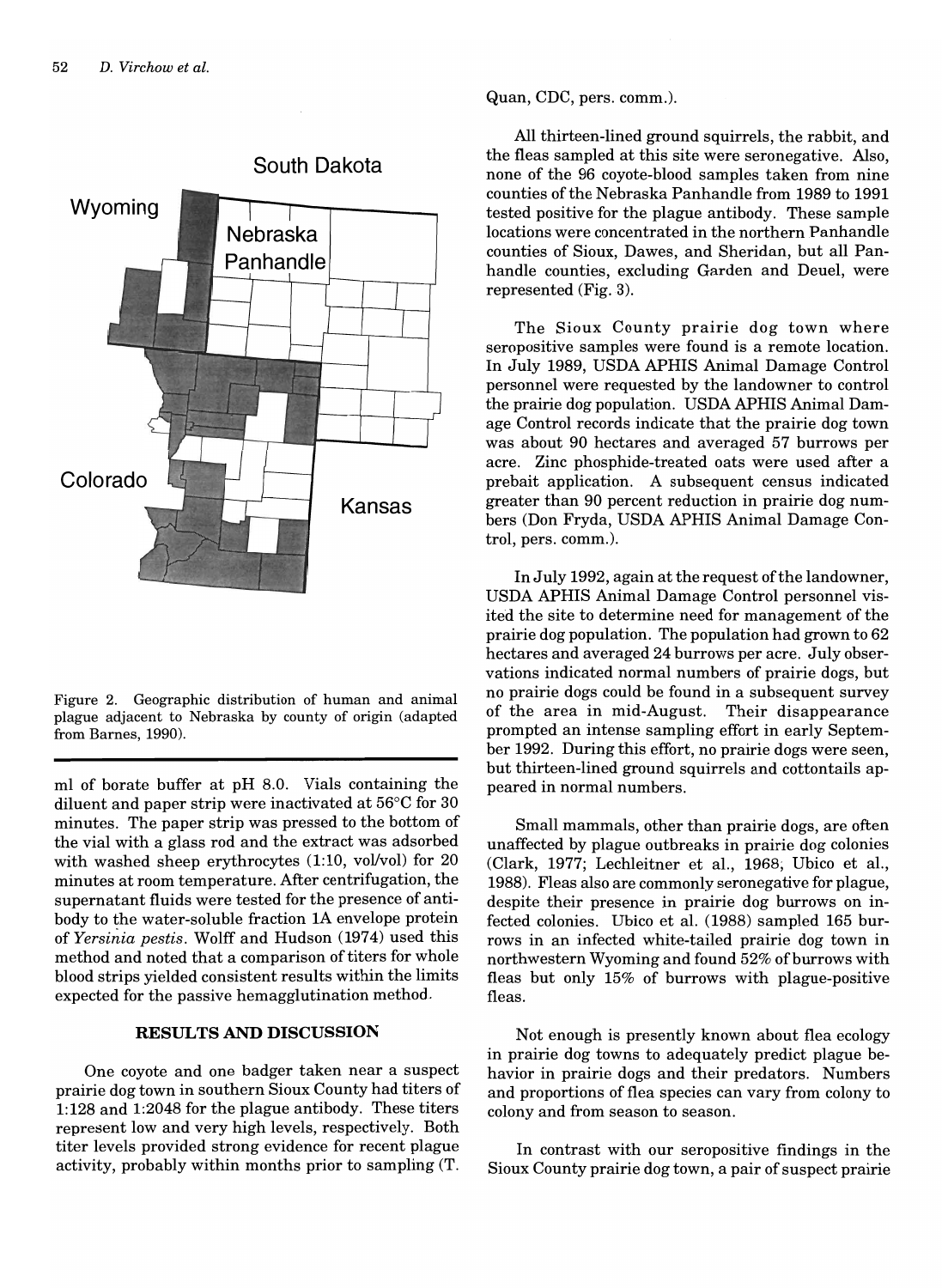dog towns in Box Butte County provided no evidence for plague. In January 1992, our survey collected twelve coyotes within 8 km of two suspect prairie dog towns. The prairie dog towns were about 12 and 20 hectares in area. Normal populations of prairie dogs had been seen on each site in spring, 1991, and clipped vegetation had little regrowth when the areas were revisited in December, indicating prairie dogs were present throughout most of the growing season (J. Wall, USDA APHIS Animal Damage Control, pers. comm.). Blood samples collected from coyotes during January 1992 showed no evidence of plague antibody.

Plague may not have been in the Box Butte County area but a delay in sampling could have affected re-

#### *Serological evidence of plague in western Nebraska 53*

suits. Plague can quickly eliminate prairie dog colonies, sometimes within months (Barnes, 1982; Cully, 1987; Raynor, 1985). Because blood titers may persist for only a few months, predator blood should be taken from individuals near suspect prairie dog colonies as soon as possible after a colony die-off. Also, predators less resistant than coyotes may succumb to the disease without transmission to conspecifics.

Serological studies have found significant numbers of animals in wild carnivore populations to carry the antibody. A survey of wild carnivores, domestic dogs, and cats was made from 1976 to 1980 in 15 western states. It found 13.6% of 10,296 coyote samples to be seropositive for plague antibody (Barnes, 1982). The



Figure 3. Distribution of coyote blood samples collected in the Nebraska Panhandle during the summers of 1989, 1990, January, 1991, and September, 1992. Numerals indicate number of samples at that location.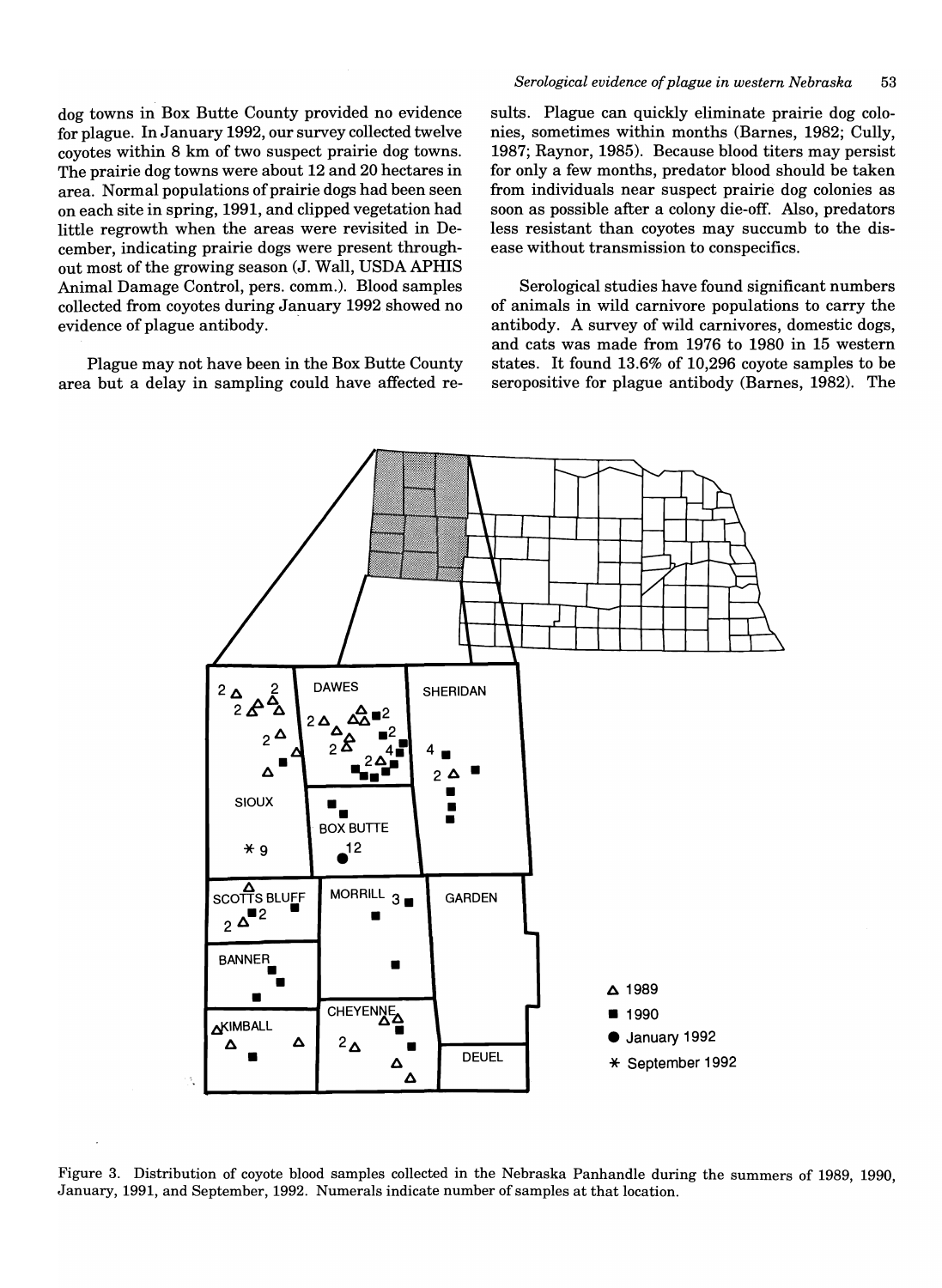#### *54 D. Virchow et al.*

broad geographic area sampled included both states with periodic epizootics and those without such occurrences. Coyotes represented 83% of all wild carnivore samples tested in that survey. The values of wild carnivores that tested seropositive ranged from 2.3% in Washington to 27.9% in Arizona.

In a less extensive study, a coyote population was sampled in a high sylvatic-plague area of California (Willeberg et al., 1979). Twenty-one percent of the 143 coyotes sampled tested seropositive for the plague antibody. Despite the positive serologies of the coyote and the badger at the Sioux County site, we are relatively confident that a high sylvatic plague area does not currently exist in Nebraska's Panhandle, given the much higher incidence of plague among predators found in these other studies.

Carnivore-serum methodology has been used with success in other studies (Archibald and Kunitz, 1971; Taylor et aI., 1981). Cruickshank et aI., (1976) used carnivore-serological studies to delineate spatial and temporal plague distribution in Africa. In Idaho, badgers were used to monitor plague in the Townsend ground squirrel *(Spermophilus townsendi)* (Messick et aI., 1983).

Canids have proven to be especially useful monitors of plague because they produce a quick response to infection and show antibodies to *Y. pestis* for several months (Rust et aI., 1971). When using the passive hemagglutination test, onset of detectable coyote titers occurs at 8 to 14 days, peaks at 20 to 30 days and persists for 6 to 8 months (T. Quan, CDC, pers. comm.). Other predators, such as bobcats, show relatively high incidence of the plague antibody but also succumb more easily to the disease than coyotes. This decreases their usefulness as a monitor species. Canids, however, often show little clinical sign of the disease, which makes them good blood test subjects. However, this trait also makes field observation alone an insufficient tool to monitor plague.

Studies have shown that serological tests for carnivores provide a simple way to detect persistence of plague both within foci and over broad geographical areas and to delineate plague epizootics (Smith et aI., 1984). We believe that monitoring predator blood for plague has advantages over monitoring rodent blood. Fewer predators than rodents are required because predators can consume many infected and noninfected rodents and other animals. In addition, we believe that the mobility of the coyote distinguishes it as the best predator to use in studies that encompass broad geographic areas like the Nebraska Panhandle. Barnes and others proposed that coyotes provide indirect evidence for plague in rodent populations, even during

inter-epizootic periods, given their response to the disease (Barnes, 1982).

Wolff and Hudson (1974) noted that the paper-strip technique for collection fails to detect animals with low titers. However, they noted several advantages that counterbalance such failings. For widespread serological surveys, methods of collection and handling are simple and little personnel training is required. Amounts of blood required are small (0.1 mI). Roadkilled or poisoned animals or animals killed in deadfall traps can be used. Access to laboratory facilities and refrigeration is not required, so dried specimens can be mailed in envelopes via normal postal delivery.

The contrasting results between the Box Butte and Sioux county sites illustrates the need to quickly survey potential plague activity areas. We believe Nobuto's blood-sampling paper works well under these restraints.

#### **MANAGEMENT IMPLICATIONS**

Now that plague has been identified in Nebraska, a public education program must be developed to increase awareness of the potential public health problem. The Nebraska State Health Department and the University of Nebraska Cooperative Extension have begun to directly contact physicians, informing them of the incidence and symptoms of plague. A media program is currently being developed to alert high-risk individuals and to inform the general public via tempered news releases.

The Nebraska Game and Parks Commission plans to survey prairie dog colonies in 1992 in the Nebraska Panhandle to determine suitability of areas for reintroduction of black-footed ferrets *(Mustela nigripes).* The presence of plague would significantly hinder reintroduction efforts. We believe the Nobuto's blood-sampling-paper technique would fit well into a responsive program to monitor plague.

The Nobuto's blood-sampling paper technique proved useful to quickly sample coyote blood collected from across the Nebraska Panhandle and to spot-check suspect plague activity sites. We believe that any comprehensive program to monitor plague should include blood samples taken from carnivores across a broad geographic area. We recommend that coyote blood be used to sample from such areas and that both rodent and predator blood be used in local suspect areas, such as at dying or recently abandoned prairie dog towns.

#### **ACKNOWLEDGMENTS**

We thank the Nebraska's USDA-APHIS Animal